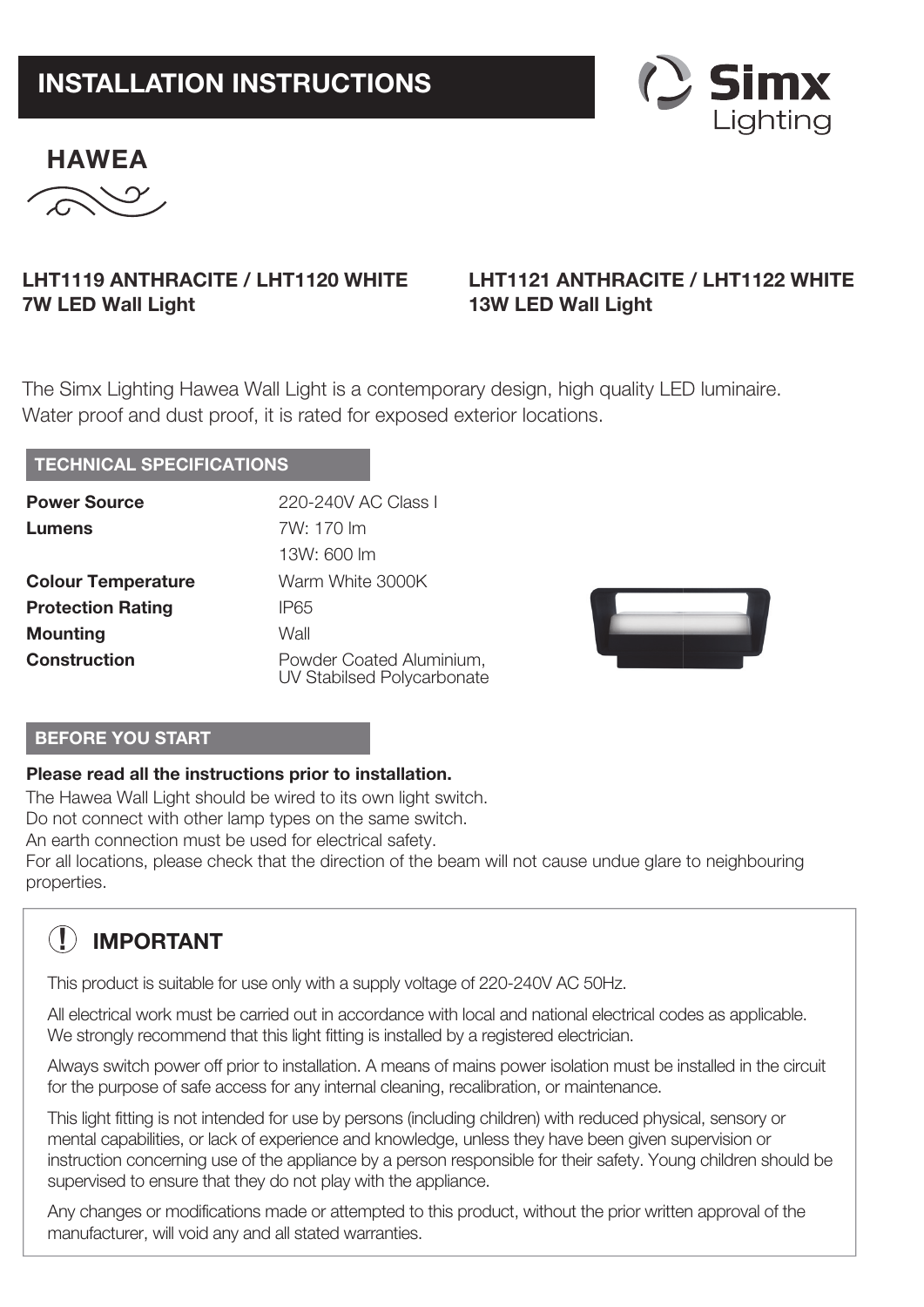#### **INSTALLATION**

#### **We strongly recommend this light fitting is installed by a registered electrician**





Switch off the power supply before commencing any electrical work.



1 Switch off the power supply before commencing 2 Unscrew the fixing cover screws with the allen key 3 supplied and remove the rear mounting base supplied and remove the rear mounting base.



Use the rear base to mark the position of screw holes onto the mounting surface. Use a spirit level to ensure correct orientation.



**4** Drill the wall to depth of about 40mm and fit the wall **5** Push the power supply through the cable gland. Affix **6** Drill the wall to depth of about 40mm and fit the wall plugs (supplied).

Care should be taken to avoid drilling or screwing into concealed electrical wiring/plumbing.





the rear base to the mounting surface with mounting wall screws supplied. To maintain the IP rating, a round 3 core 0.75mm² (min) cable should be used.



6 Connect the power cables to the terminal block securely using the wiring diagram in Step 7.



**7** Terminate the power supply cable. **Reattach and screw securely the cover to the base. 9** Ensure cables are not pinched when closing the unit.



**9** Reconnect mains power and test circuit.